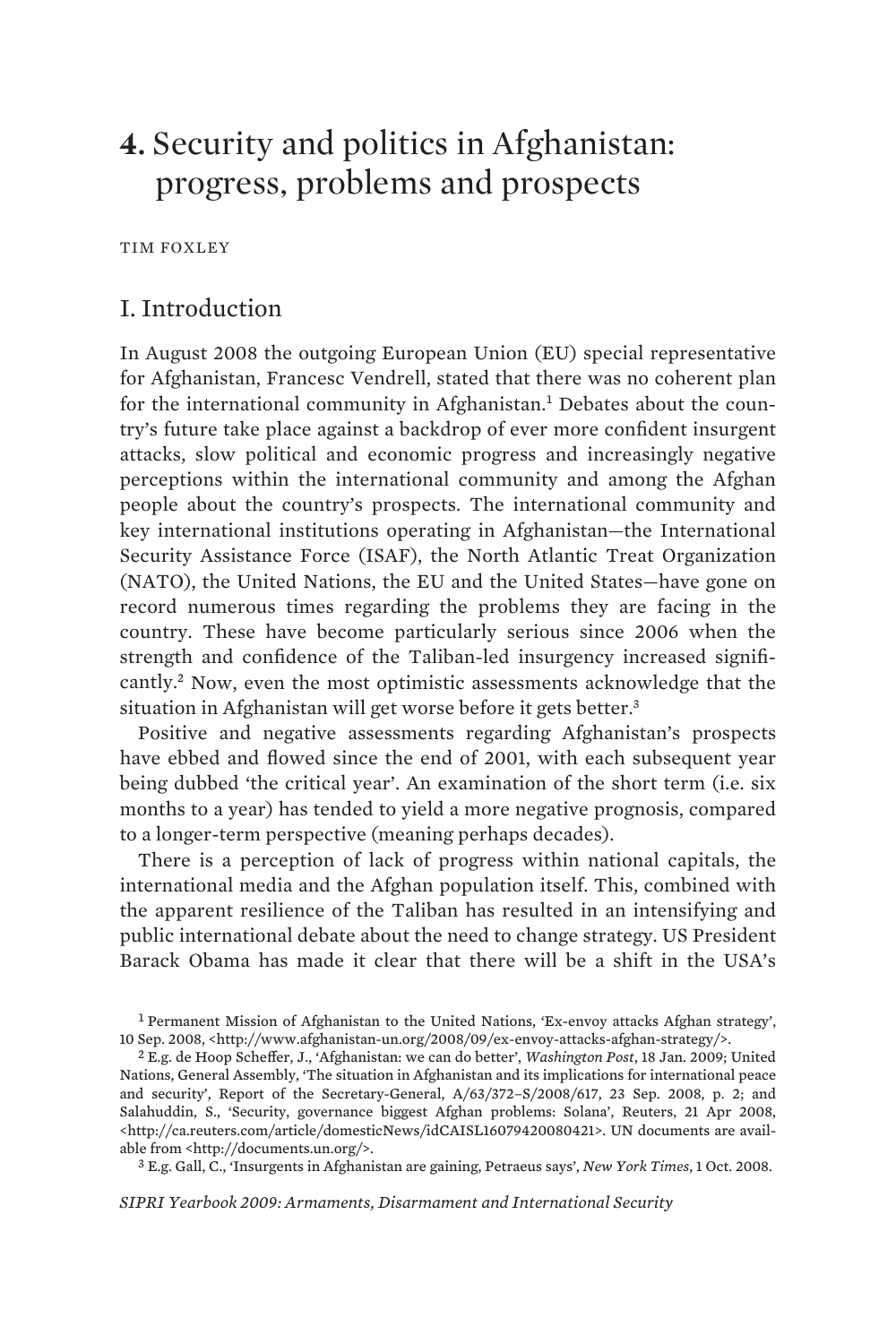approach, with less emphasis on military solutions and more emphasis on 'regional' and inclusive political, developmental and diplomatic approaches.<sup>4</sup> However, this shift seems at odds with the USA's intention to deploy new combat troops to Afghanistan over the next two years.<sup>5</sup> As the USA prepares for a greater military effort, other NATO member countries look increasingly reluctant to contribute more combat troops.

This chapter examines Afghanistan's condition and prospects. Section II provides a brief overview of the developments since 2001. Section III assesses the main political and security issues affecting Afghanistan in early 2009. Section IV reviews the role of, and particularly the difficulties faced by, some of the key international institutions operating in Afghanistan. Section V concludes with a look at likely prospects for Afghanistan over the next few years.

# II. Background

### **The invasion and its aftermath**

Following the 11 September 2001 terrorist attacks on the USA, the US Government identified Osama bin Laden and the al-Qaeda network as being responsible. At the time, bin Laden was based in Afghanistan, where the continuous instability caused by an 11-year civil war and the shelter afforded by the Taliban provided him with a safe haven for the planning, training and launching of terrorist activities.<sup>6</sup> After the repeated refusal of the Taliban regime to surrender bin Laden, a US-led military coalition, sanctioned by the UN Security Council, attacked the Taliban regime on 7 October 2001.<sup>7</sup> The Taliban's conventional military capability collapsed rapidly under the weight of US air power, special forces and indigenous Afghan anti-Taliban fighters.<sup>8</sup>

The international community responded to the unexpectedly swift fall of the Taliban with political and military initiatives. In late November 2001 a UN-sponsored conference in Bonn, Germany, brought together most of the key Afghan ethnic and tribal leaders and resulted in a plan for Afghanistan's future known as the Bonn Agreement.<sup>9</sup> The agreement provided a

<sup>4</sup> Hechtkopf, K., 'Text: Obama's plan for Afghanistan and Pakistan', CBS News, 27 Mar. 2009, <http://www.cbsnews.com/blogs/2009/03/27/politics/politicalhotsheet/entry4896758.shtml>.

<sup>5</sup> 'Obama OKs 17,000 new troops for Afghanistan', MSNBC, 17 Feb. 2009, <http://www.msnbc. msn.com/id/29242187/>.

<sup>6</sup> Rashid, A., *Descent into Chaos: The United States and the Failure of Nation Building in Pakistan, Afghanistan, and Central Asia* (Viking: London, 2008).

<sup>7</sup> UN Security Council Resolution 1368, 12 Sep. 2001.

<sup>8</sup> Seybolt, T. B., 'Major armed conflicts', *SIPRI Yearbook 2002: Armaments, Disarmament and International Security* (Oxford University Press: Oxford, 2002), pp. 40–42.

<sup>9</sup> Key groups included the Northern Alliance, the Rome Group (representing the ethnic Pashtun population), a Cyprus-based group supported by Iran and a Peshawar-based group supported by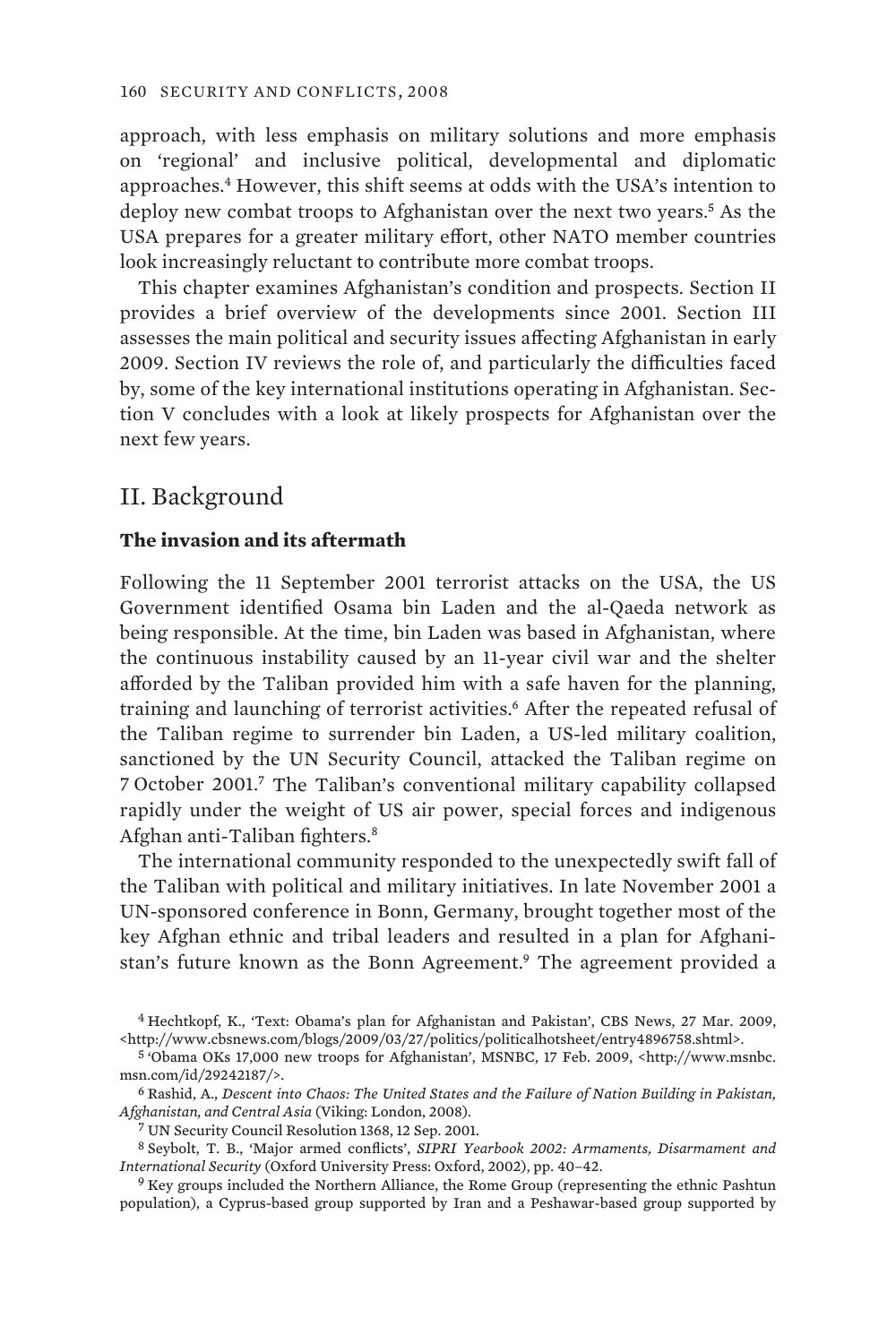political framework for the implementation of a democratically based political system with provisions for a new constitution and presidential and parliamentary elections.<sup>10</sup>

The international military response was equally rapid: the multinational ISAF was approved by the UN Security Council on 20 December 2001, and ISAF troops under British command arrived in Kabul two days later.<sup>11</sup> With a force of 3000 soldiers, ISAF's initial role was to bring security and stability to Kabul while a new Afghan Government was established.<sup>12</sup> ISAF operated alongside the USA's Operation Enduring Freedom (OEF), which was deployed throughout southern and eastern Afghanistan.<sup>13</sup>

The humanitarian efforts of the international community intensified, with the provision of aid, advice, financial assistance, training, reconstruction and security, focusing first on Kabul and then on the rest of the country. The disarmament of warlords and militia groups was the first priority of the UN Assistance Mission in Afghanistan (UNAMA).<sup>14</sup> These efforts were augmented by ISAF-controlled provincial reconstruction teams (PRTs), composed of both civilian and military development, political and construction experts. These teams were intended to provide a visible and active international presence in selected provinces in support of the Afghan Government but have been only partially successful.<sup>15</sup>

As mandated by the Bonn Agreement, an interim Afghan Government was established. Although not without complications, a *loya jirga* approved the redrafted Afghanistan Constitution in January 2004 and Hamid Karzai was elected president in October 2004.<sup>16</sup> Parliamentary elections were held

12 Seybolt (note 8), p. 44.

13 On the cost of the US operations in Afghanistan since 2001 see chapter 5, section III, in this volume.

14 See the UNAMA website, <http://www.unama-afg.org>.

15 PRTs have formed part of ISAF since Oct. 2006. On the composition, command structure and mandate of PRTs in Afghanistan see US Agency for International Development (USAID), 'Provincial reconstruction teams', Fact sheet, <http://afghanistan.usaid.gov/en/Page.PRT.aspx>.

16 On the *loya jirga*, a type of political forum unique to Afghanistan, see 'What is a Loya Jirga?', BBC News, 1 July 2002, <http://news.bbc.co.uk/2/1782079.stm>.

Pakistan. The Taliban's exclusion from the conference is now judged by many to have been a mistake. United Nations Regional Information Centre for Western Europe, 'Afghanistan: UN talks on Afghanistan, Bonn, 27 November–5 December 2001', Dec. 2001, <http://www.unric.org/html/ german/talks\_template.htm>; and Johnson, T., 'Afghanistan's post-Taliban transition', *Central Asian Survey*, Mar–June 2006, p. 2.

<sup>10</sup> United Nations, Security Council, Agreement on Provisional Arrangements in Afghanistan Pending the Re-establishment of Permanent Government Institutions, S/2001/1154, 5 Dec. 2001; and Maley, W., *Rescuing Afghanistan* (C. Hurst and Co: London, 2006), pp. 31–32.

<sup>&</sup>lt;sup>11</sup> ISAF is mandated under Chapter VII of the UN Charter (peace enforcement) by UN Security resolutions 1386 (20 Dec. 2001), 1413 (23 May 2002), 1444 (27 Nov. 2002), 1510 (13 Oct. 2003), 1563 (17 Sep. 2004), 1623 (13 Sep. 2005), 1659 (15 Feb. 2006) and 1707 (12 Sep. 2006). It exists in accordance with the Bonn Agreement of 6 Dec. 2001. More than 50 000 troops make up ISAF, with contributions from 41 states, and its area of operations covers the whole of Afghanistan. See appendix 3A, table 3A.2, in this volume.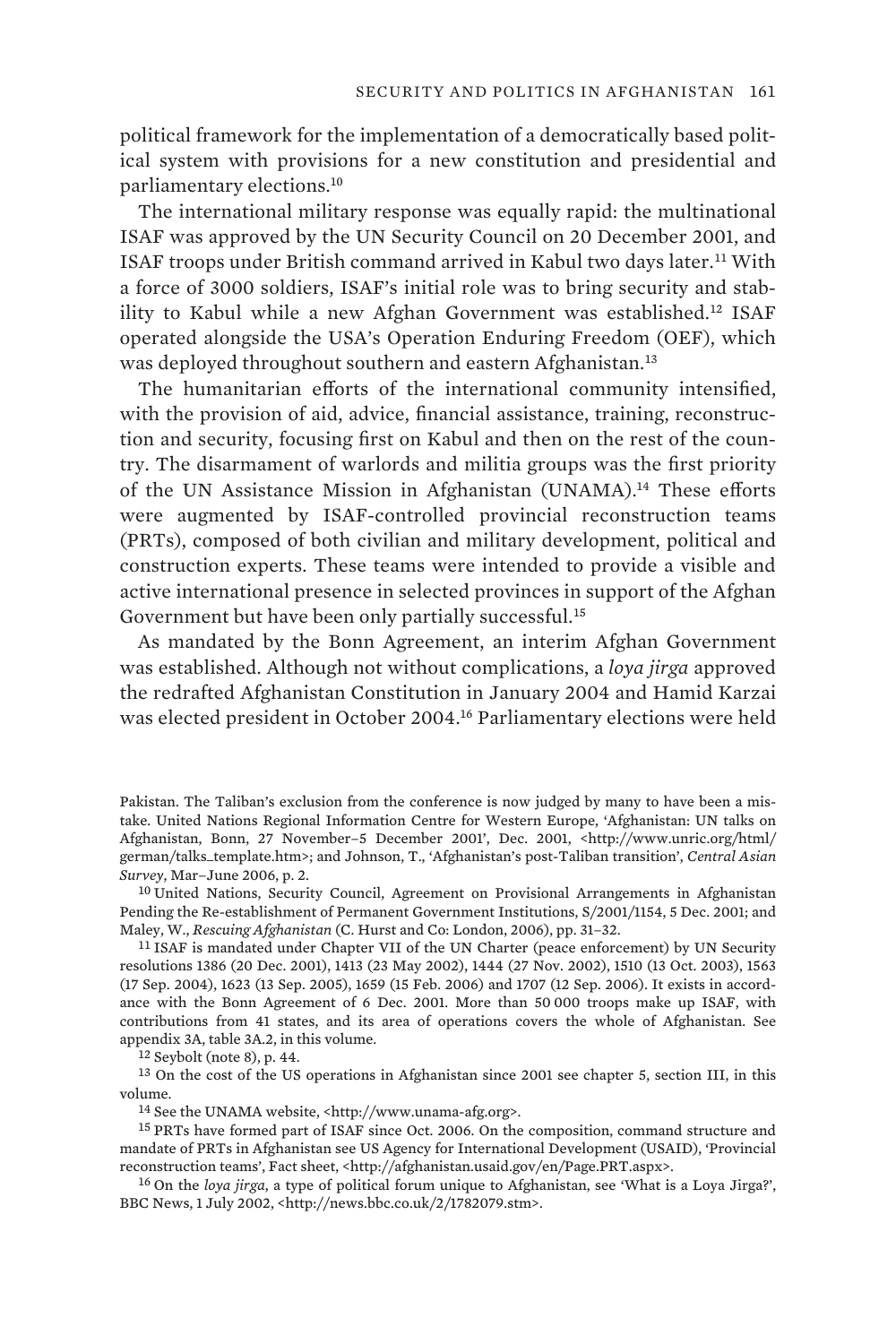in September 2005, and in January 2006 the London Conference inaugurated a five-year Afghan National Development Strategy (ANDS).<sup>17</sup>

However, maintaining progress in Afghanistan was soon to be complicated by several factors. The international community's political, military and financial focus was quickly drawn to Iraq following the USA's March 2003 invasion of that country, and for at least five years Afghanistan remained in the shadow of the bigger and bloodier conflict there.

From the beginning, the Afghan Government struggled with a range of problems: corruption caused in large part by a resilient narcotics industry, recalcitrant regional warlords resistant to disarmament, and interfering neighbours pursuing competing agendas. The nascent government was unable to effectively exert its influence across large parts of the country, the US military focused narrowly on counterterrorist operations and ISAF was slow to expand across the country. The reforms of the Afghan security sector (i.e. disarming militias, tackling narcotics, and establishing a capable army, police force and effective judicial system) proceeded hesitantly and with uneven results.<sup>18</sup>

Over a period of several years, due in large part to Pakistan's inability or unwillingness to confront their presence, the Taliban began to re-emerge from north-west Pakistan and re-establish themselves in the southern and eastern parts of Afghanistan that the government and the international community had failed to reach. British troops encountered strong and organized resistance in Helmand Province in southern Afghanistan in the summer of 2006, indicating the Taliban's effective return.<sup>19</sup>

### **The problems faced by the international community**

The international community operates in a geographically, demographically, historically and politically complex environment and consequently faces a number of internal and external obstacles—in addition to security challenges—in providing assistance to Afghanistan. It is having to work in a context compicated by destruction, over decades, of Afghanistan's governmental, economic, transport and communications infrastructure and against the competing influence of neighbouring countries that do not share its goals. After seven years, international efforts in Afghanistan continue to be widely criticized by media, government, academic and Afghan

<sup>17</sup> See the Afghan National Development Strategy website, <http://www.ands.gov.af/>.

<sup>18</sup> US Government Accountability Office (GAO), *Securing, Stabilizing, and Reconstructing Afghanistan: Key Issues for Congressional Oversight*, GAO-07-801SP (GAO: Washington, DC, May 2007).

<sup>19</sup> Tweedie, N., 'Troops use up ammo as war with Taliban claims 14th life', *Daily Telegraph*, 28 Aug. 2006.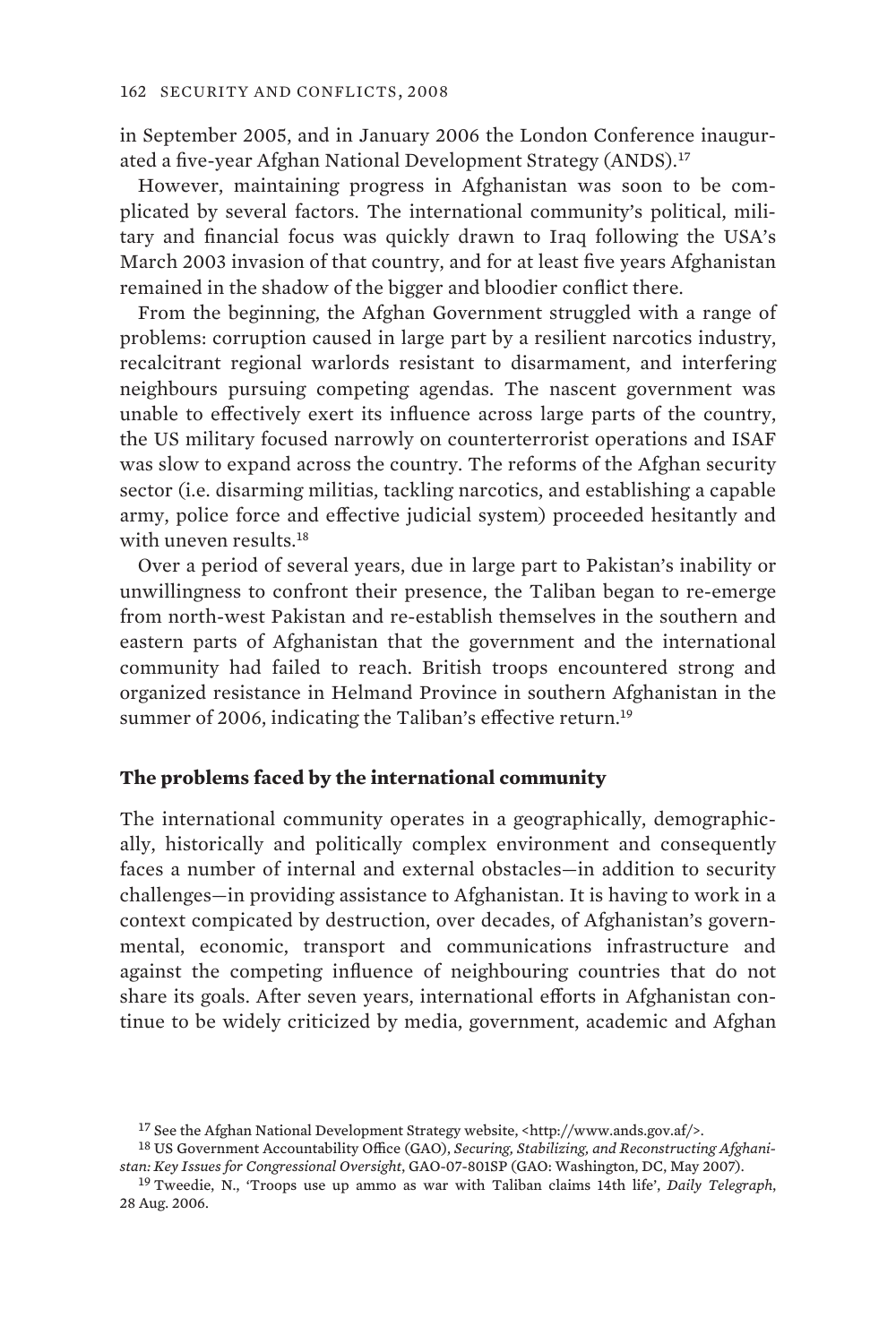circles alike as being fragmented, lacking in leadership, wasteful of resources and lacking cultural sensitivity.<sup>20</sup>

The diversity and scale of the international community's involvement in Afghanistan provide their own challenges to its coordination and control. The Afghan Government works with approximately 60 countries contributing some form of assistance, 41 troop-contributing countries and hundreds of non-governmental organizations (NGOs). The national political and military agendas of contributing states routinely dominate their efforts to assist Afghanistan. Donor's funds are often spent on projects approved by their own governments, and not necessarily those prioritized by the Afghan Government. At the strategic level, major Afghan or international military, political or development initiatives would be difficult without at least the tacit approval of the US Government.<sup>21</sup> The rapid changes in personnel in all organizations also undermine coordination and control efforts: valuable experience is lost and lessons must be continually relearned. Overall, this creates an incoherent environment of differing expertise, experiences, capabilities, resources, agendas and expectations. Furthermore, it is hard to evaluate either the immediate effectiveness of all these individual strands of activity or the long-term return on investment and benefit for Afghanistan. It is also difficult to assess how much has been lost to corruption and inefficiency.<sup>22</sup>

# III. The situation in Afghanistan in early 2009

#### **A renewed US engagement**

A combination of casualties, cost, frustrations at the lack of progress and a growing recognition of the open-ended length of the conflict is generating significant war-weariness among many troop-contributing countries.<sup>23</sup> In academic, political, government and military forums, the debates focus on

20 DeYoung, K., 'U.N.'s envoy to Afghanistan sees threats to progress', *Washington Post*, 29 Apr. 2008; International Crisis Group (ICG), *Afghanistan: The Need for International Resolve*, Asia Report no. 145 (ICG: Brussels, 6 Feb. 2008); Korski, D., *Afghanistan: Europe's Forgotten War* (European Council on Foreign Relations: London, 21 Jan. 2008); and 'Karzai critical of U.S. war in Afghanistan', United Press International, 26 Apr. 2008, <http://www.upi.com/Top\_News/2008/04/26/Karzaicritical-of-US-war-in-Afghanistan/UPI-34911209230065/>.

21 Rashid (note 6), p. liii.

22 Cordesman, A., 'Analysing the Afghan-Pakistan war', Center for Strategic and International Studies (CSIS) paper, working draft (CSIS: Washington, DC, 28 July 2008), <http://www.csis.org/ media/csis/pubs/080728\_afghan\_analysis.pdf>.

23 'Britons call for troop withdrawal', BBC News, 13 Nov. 2008, <http://news.bbc.co.uk/2/7725 228.stm>; and 'Afghanistan mission becoming increasingly unpopular in Canada', South Asia News Agency, 27 Mar. 2009, <http://www.sananews.com.pk/english/2009/03/27/afghanistan-missionbecoming-increasingly-unpopular-in-canada/>. See also the compilation of opinion polls on the website of the Human Security Report Project's Afghanistan Conflict Monitor, <http://www.afghan conflictmonitor.org/polls/>.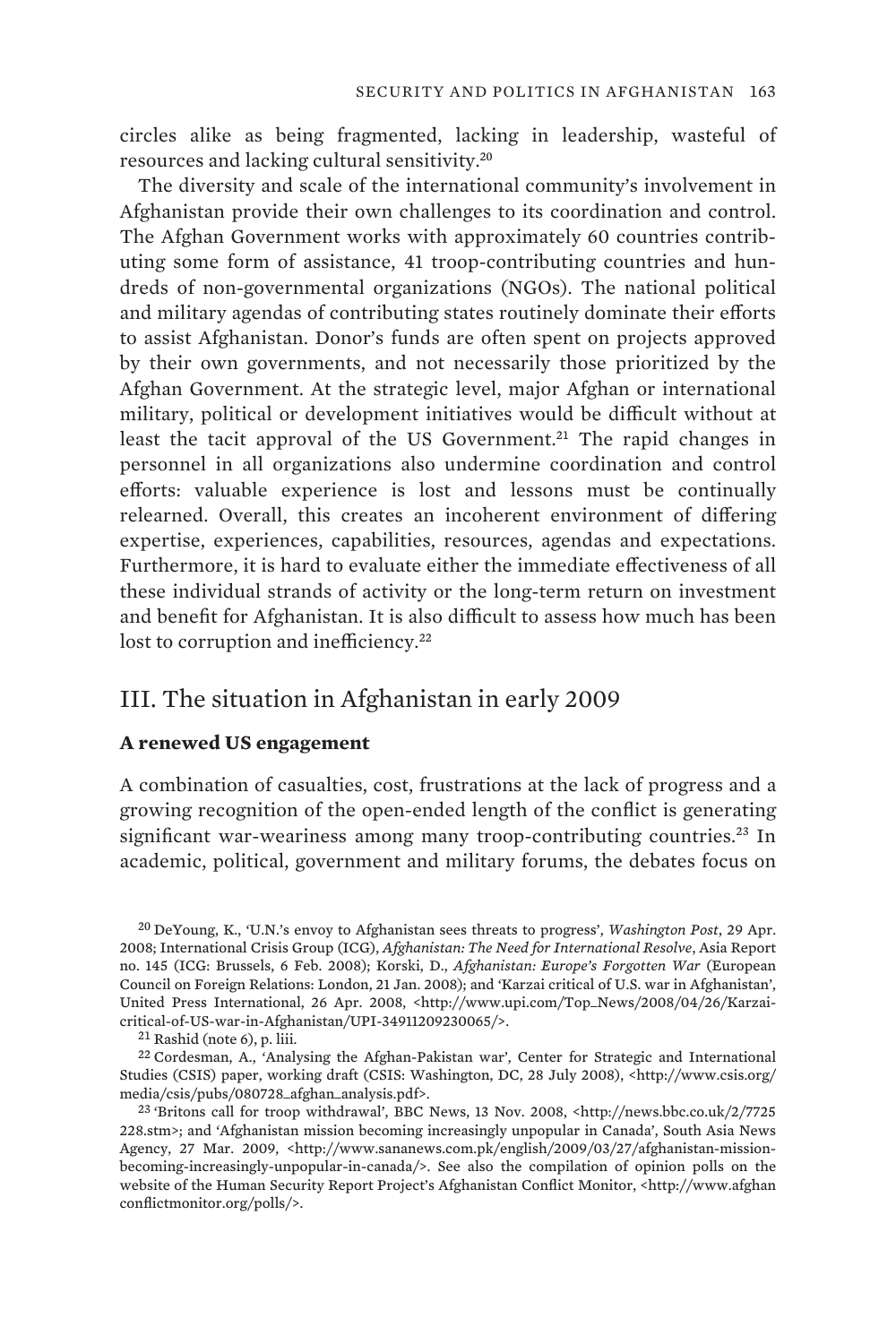the best way to 'fix' Afghanistan and are underscored by increasing concern that Afghanistan is in a downward spiral. It seems clear that the Obama Administration's policy review of the US approach to Afghanistan and the region—particularly Pakistan and Iran—has led to recognition that renewed political, military and development effort is essential. Increasing European reluctance, the apparent absence of strong leadership from other countries or international organizations, and the extensive array of US military and financial resources suggest strongly that US-led initiatives will dominate and drive international efforts to assist Afghanistan for the next few years. Exit strategy discussions within the international community particularly the USA—focus increasingly on building up large Afghan national security forces.

The USA's goals in Afghanistan have ranged from the narrow—killing Osama bin Laden—via the dismantlement of the Taliban, to the broad—the creation of a democratic, self-sufficient and fully functional independent Afghan state. The White House, the Pentagon and the US Central Command have all recently conducted official reviews of US policy in Afghanistan.<sup>24</sup> Some areas of consensus seem to be emerging in the Obama Administration: the need to support a representative Afghan Government, to improve law and order, to increasingly encourage Afghan ownership of problems and solutions, to increase the size and capabilities of the Afghan Army and police forces, and to expand and prioritize developmental and diplomatic initiatives in the region.<sup>25</sup> However, discussions have been pragmatic, with the US Secretary of Defense, Robert Gates, among others, talking quietly of limiting goals and focusing on what can be done in the next three to five years.<sup>26</sup> These newer goals seem to reflect a closer focus on preventing the Taliban from ruling the country and al-Qaeda from using Afghanistan as an operations base and less emphasis on creating stable and democratic government institutions. Critics are suggesting that 'victory' conditions are being rewritten to fit with reduced expectations as to what is achievable in Afghanistan.<sup>27</sup>

A probable troop boost over the next two years may see 17 000–30 000 new soldiers—almost entirely US—deployed to Afghanistan.<sup>28</sup> These troops will probably be stationed in southern and eastern parts of the country. But it is unclear as yet whether these forces will be employed to proactively confront the Taliban, hold ground to enable civilian development efforts to

<sup>24</sup> Baxter, S. and Smith, M., 'Obama puts brake on Afghanistan surge', *Sunday Times*, 8 Feb. 2009. 25 Hechtkopf (note 4).

<sup>26</sup> Bowman, T., 'Obama sets more modest goals for Afghanistan', National Public Radio, 6 Feb. 2009, <http://www.npr.org/templates/story/story.php?storyId=100279589>.

<sup>27</sup> Gearan, A., ' "Victory" in Afghanistan likely redefined', *Washington Times,* 29 Jan. 2009.

<sup>28</sup> Pidd, H., 'Obama commits 17,000 more US troops to Afghanistan', *The Guardian*, 18 Feb. 2009.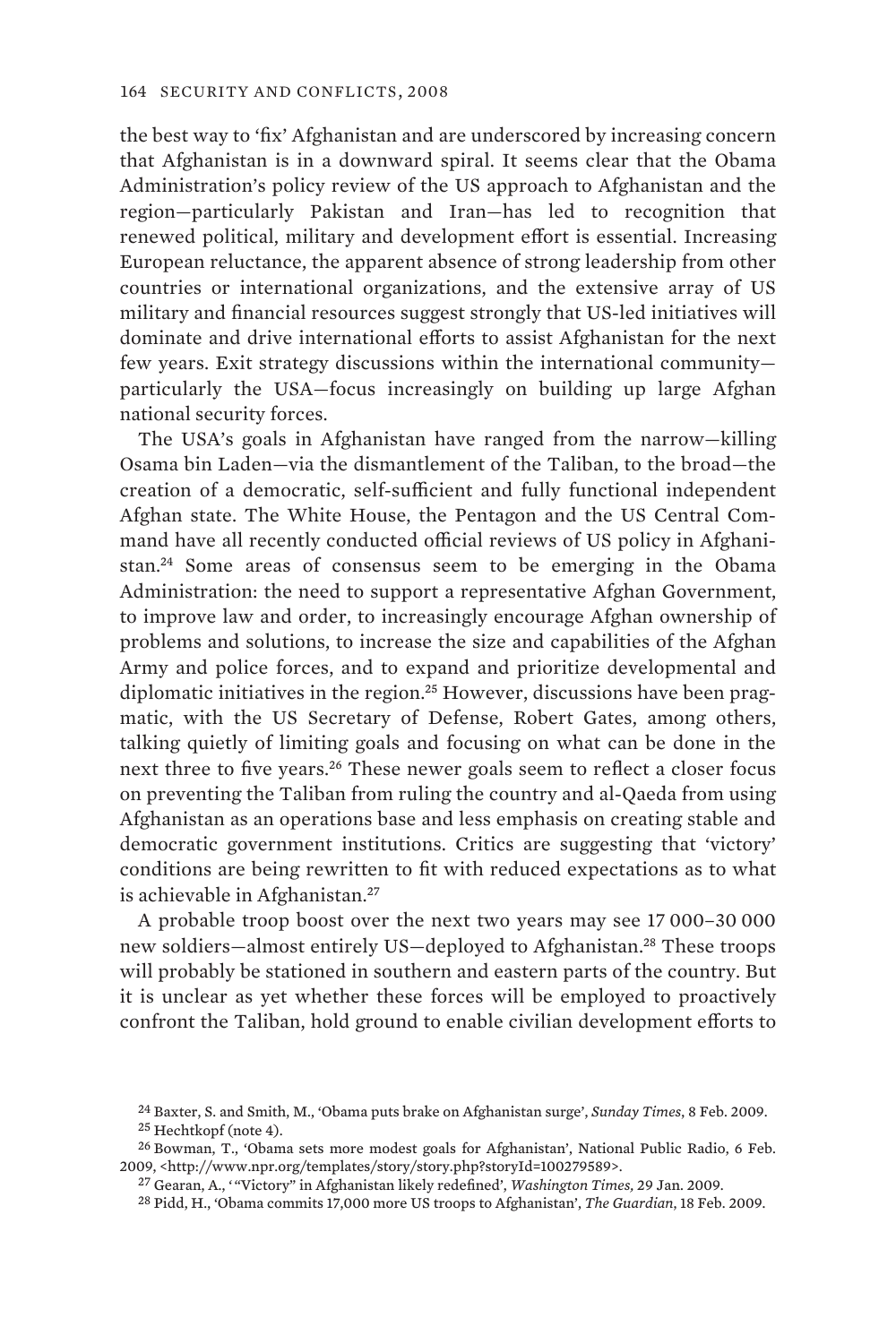take root, protect the election in the autumn of 2009, or train the Afghan police and army, or a combination of these tasks.

However, ISAF military activity on the ground is also undermined by the USA's often strained relationship with other NATO members. US commanders have criticized other allies for not being willing or able to effectively prosecute counter-insurgency.<sup>29</sup> Senior US officials have become increasingly unhappy at what they see as the reluctance of other NATO members to take their share of the burden of fighting. The USA has made repeated demands for more troop contributions.<sup>30</sup> However, the USA's commitment to deploy more soldiers in 2009 does not appear to have been matched by the international community.31 Indeed, the Canadian Government has announced that by 2011 it will have withdrawn all its combat troops, and Denmark and the Netherlands look likely to follow in a similar time frame<sup>32</sup>

#### **The re-emergence of the Taliban**

The insurgency represents the central challenge to the work of the international community and the Afghan Government and to any new strategic initiatives from the USA. The surge in Taliban activity that began in 2006 continued throughout 2008.<sup>33</sup> There were 31 per cent more violent security incidents in 2008 than in 2007 and 75 per cent more in January 2009 than in January 2008—an indicator of the poor prospects for 2009.<sup>34</sup> Large parts of southern and eastern Afghanistan remain, if not under direct Taliban control, then certainly outside the Afghan Government's and ISAF's influence.

Asymmetrical tactics—small-scale 'hit and run' attacks, intended to exhaust the militarily superior ISAF forces—remained the favoured approach of the Taliban insurgency groups in 2008. The number of suicide bomb attacks continued to increased and improvised explosive devices

<sup>29</sup> Speigel, P., 'Gates faults NATO force in southern Afghanistan', *Los Angeles Times*, 16 Jan. 2008. 30 'Nato allies must take more responsibility in Afghanistan, says US', *The Guardian*, 19 Feb. 2009.

<sup>31</sup> Evans, M, and Charter, D., 'Barack Obama fails to win Nato troops he wants for Afghanistan', *The Times*, 4 Apr. 2009.

<sup>32</sup> 'Harper says 2011 "end date" for Afghanistan mission', CBC News, 10 Sep. 2008, <http://www. cbc.ca/world/story/2008/09/10/harper-afghanistan.html>; O'Dwyer, G., 'Denmark strengthens presence in Afghanistan', *Defense News*, 9 July 2008: and 'Dutch troops to leave Afghanistan from July 2010: minister', Agence France-Presse, 18 Dec. 2007, <http://afp.google.com/article/ALeqM5jN Lvb\_RNGHs8uYSogk1OdanFKxkg>.

<sup>33</sup> United Nations (note 2), p. 2.

<sup>34</sup> United Nations, General Assembly, 'The situation in Afghanistan and its implications for international peace and security', Report of the Secretary-General, A/63/751–S/2009/135, 10 Mar. 2009, p. 5.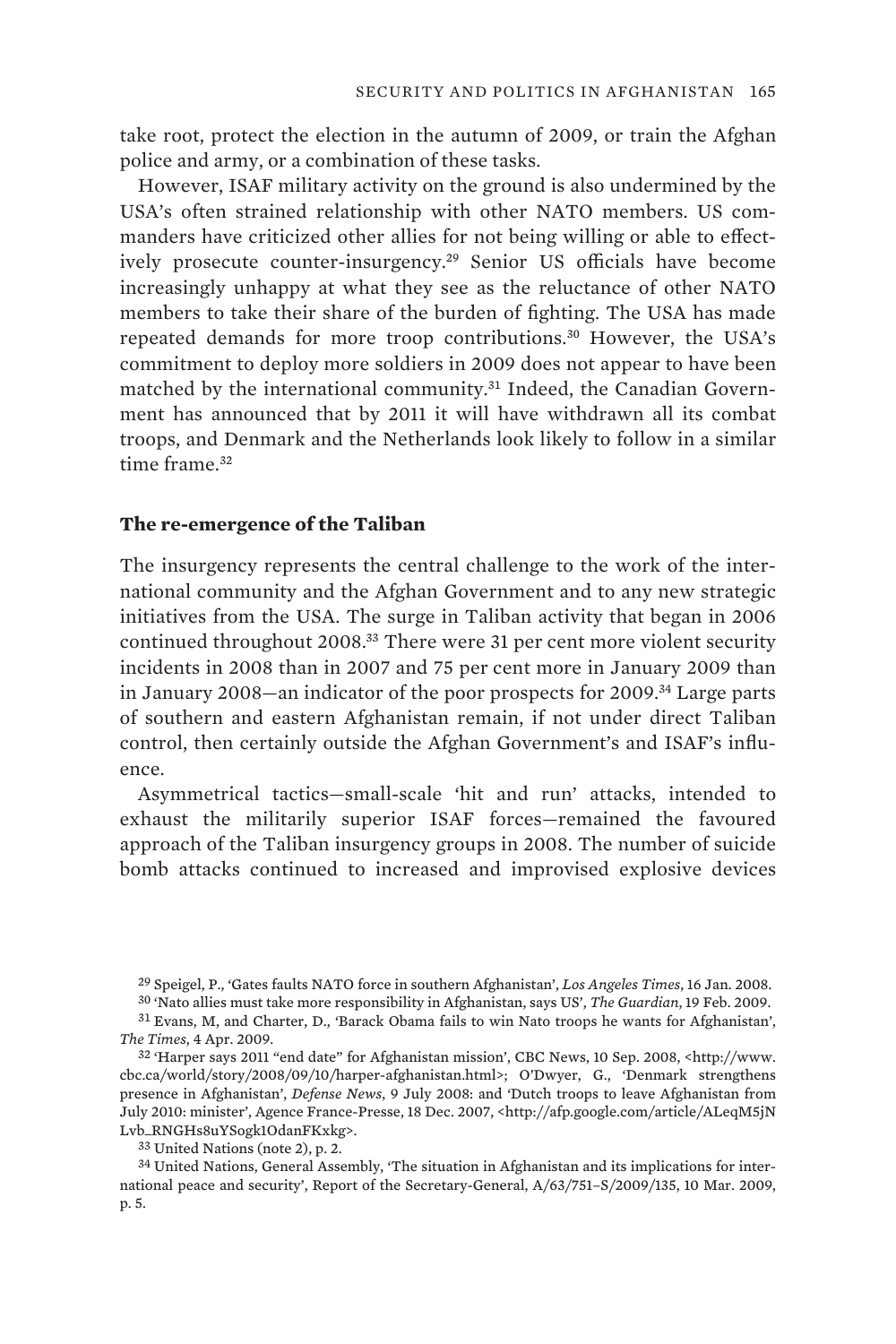(IEDs) remained the biggest killer of international military forces.<sup>35</sup> The Taliban also improved their conventional attack capabilities: in July they killed nine US soldiers at a military base near the Pakistani border in Konar province and in August killed 10 French soldiers in a separate incident approximately 50 kilometres east of Kabul.<sup>36</sup> In the media and propaganda arena, the Taliban have continued to make progress in 2008, demonstrating a growing understanding of international concerns—such as civilian casualties, conflict longevity and troop reinforcement—and how best to exploit them.<sup>37</sup>

Approaches to tackling the insurgency have been, and are likely to remain, contradictory. More US, and possibly other NATO, troops are being sent to confront the Taliban despite strong statements from the international community and the Afghan Government about the impossibility of a military solution and the need for a negotiated political solution.<sup>38</sup> Air power represents an important capability for a stretched military and yet its use is increasingly curtailed as the numbers of civilian casualties rise. Proposed short-term solutions, such as rearming and empowering militias, may have long-term negative implications and reduce the resources available to the police. There are also risks that the Afghan police may become nothing more than an extension of the army instead of a much needed community police force focused on maintaining local law and order.

#### **Security sector reform**

A key aspect of the international community's effort to rebuild Afghanistan is to reform the security sector. This was undertaken through the use of 'lead nations', each to give focused assistance (advice and funds) in a particular field: the disarmament of ex-combatants fell to the Japanese, military reform fell to the US, police reform to Germany, reform of the judiciary was supported by Italy and counter-narcotics by the United Kingdom. In a country where state structures and institutions have been traditionally weak, security rector reform (SSR) has been a daunting challenge, and progress has been slow and uneven. The 'lead nation' approach saw inconsistencies in effort, resources and coordination, and the performance

<sup>35</sup> In 2008, 294 international military deaths were recorded, 152 of these were from IED attacks (not including deaths from suicide bombs). Iraq Coalition Casualty Count, 'Operation Enduring Freedom: coalition military fatalities by year', iCasualties.org, <http://icasualties.org/oef/>.

<sup>36</sup> Rondeaux, C., 'Nine U.S. soldiers killed in firefight', *Washington Post*, 14 July 2008; and 'Afghan ambush kills French troops', BBC News, 19 Aug. 2008, <http://news.bbc.co.uk/2/7569942.stm>.

<sup>37</sup> International Crisis Group (ICG), *Taliban Propaganda: Winning the War of Words?*, Asia Report no. 158 (ICG: Brussels, 24 July 2008); and 'Taliban to Canada: leave Afghanistan or else', Agence France-Presse, 17 Aug. 2008, <http://afp.google.com/article/ALeqM5iaz69EJxmWHSMp5hGb9zuj KF4\_zA>.

<sup>38</sup> Lamb, C., 'War on Taliban cannot be won, says army chief', *Sunday Times*, 5 Oct. 2008.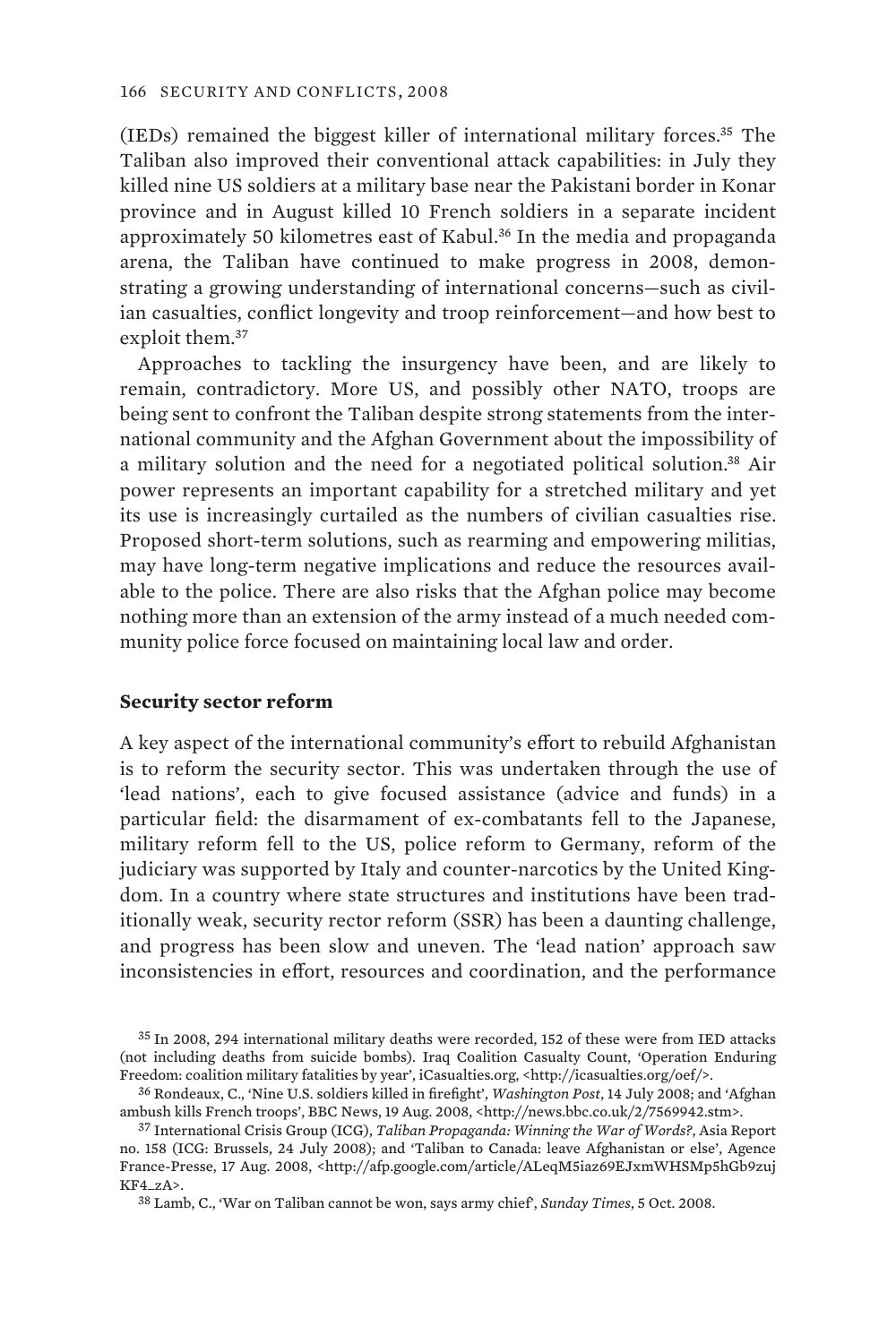of each of the five 'pillars' of SSR in Afghanistan—disarmament, military reform, police reform, judicial reform and counter-narcotics—has been criticized: according to one expert, 'Should the political process fail in Afghanistan, the collective failure to prioritise security sector reform from the outset  $\ldots$  will be seen to have been [a] significant factor'.<sup>39</sup>

After some initially encouraging results, the disarmament processes for both ex-combatants and illegal groups struggled under the weight of exploitative warlords, the difficulty in verifying weapon destruction, a lack of enforcement power—and the will to enforce—and ready access to cheap weapons from neighbouring countries.<sup>40</sup> Although the Disbandment of Illegal Armed Groups (DIAG) process is still in theory active, limited progress—for the reasons cited above—was made in 2008 or is likely in 2009.

Most of the SSR successes are related to the development of the Afghan Ministry of Defence and the Afghan National Army (ANA), which continues to expand in size, confidence and capability. The ANA was initially intended to have around 80 000 troops, but by March 2009 its strength was approximately 90 000. A new ceiling of 134 000 troops was set in 2008 and there are suggestions that the USA may push for this figure to be further increased to 250 000, to give a total of 400 000 army and police personnel.<sup>41</sup> However, there still remain problems with capability and resources although the ANA is growing in size the US Government assessed that, by the middle of 2008, only 2 out of over 100 ANA combat units were fully combat capable.<sup>42</sup>

The development of the Afghan National Police (ANP) lags much further behind that of the ANA; it remains inefficient, poorly trained, riddled with corruption and beset with low morale.<sup>43</sup> Plans to rebuild the police force (and the corresponding judicial reform efforts) are progressing only very slowly. Given the involvement of, currently, the European Union, Germany and the USA there are questions over how well coordinated the end result will be. The US Focused District Development approach—which trains, re-equips and redeploys the personnel of entire districts—emphasizes training the police to fight the Taliban rather than providing community

39 Stapleton, B., 'Disarming the militias: DDR and DIAG and the implications for peace-building', Paper presented at the Swedish Afghan Committee conference, 6-7 Nov. 2008, <http://www.sak.se/ arkiv/artiklar/artiklar/2009/peace/>.

41 Shanker, T. and Schmitt, E., 'U.S. plans vastly expanded Afghan Security Force' *New York Times*, 18 Mar. 2009.

42 US Government Accountability Office (GAO), *Afghanistan Security: Further Congressional Action May Be Needed to Ensure Completion of a Detailed Plan to Develop and Sustain Capable Afghan National Security Forces*, GAO-08-661 (GAO: Washington, DC, June 2008), pp. 3–4.

43 International Crisis Group, *Policing in Afghanistan: Still Searching for a Strategy*, Asia Briefing no. 85 (ICG: Brussels, 18 Dec. 2008).

<sup>40</sup> Stapleton (note 39).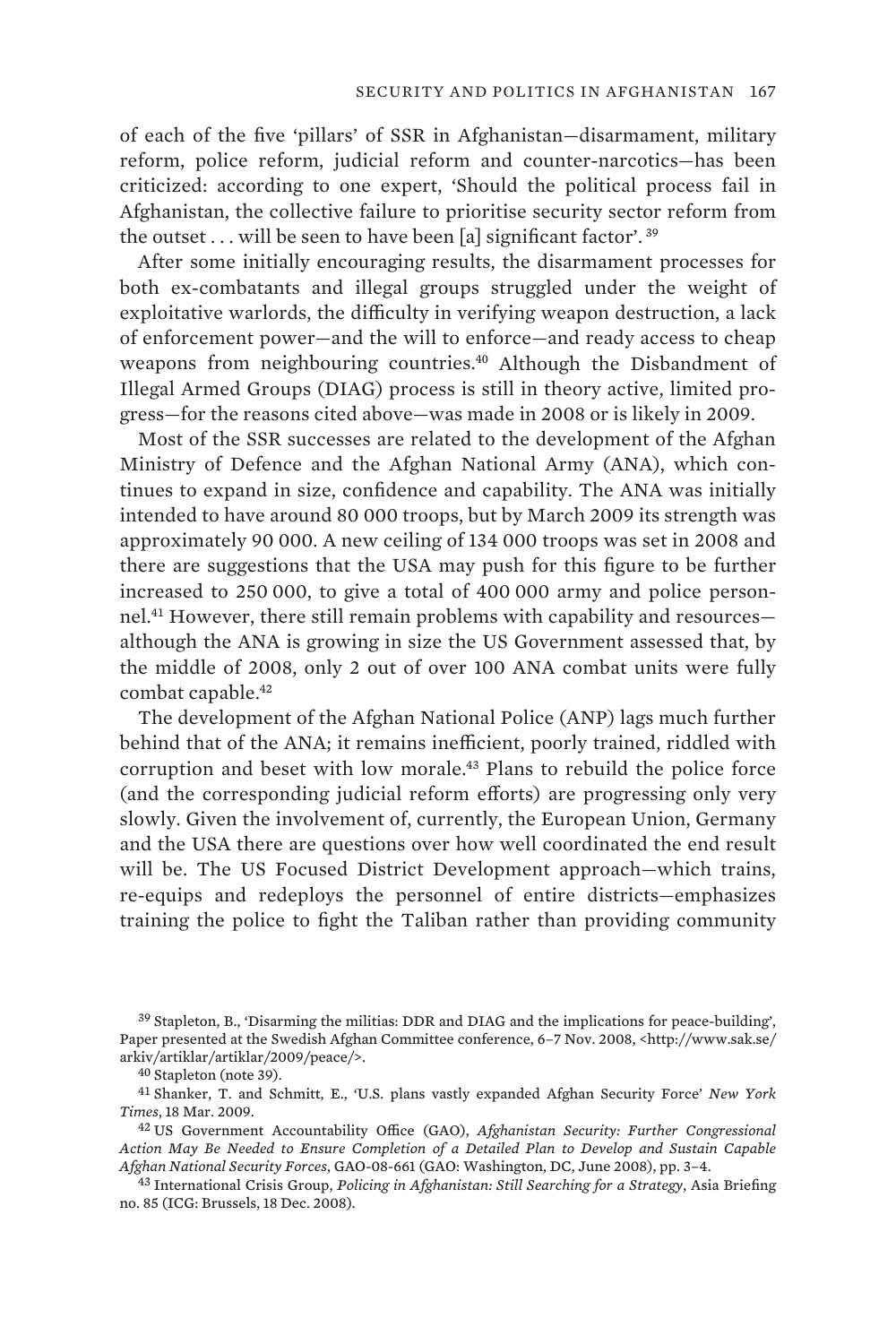policing skills.<sup>44</sup> It also dominates all other efforts to train police on the ground through sheer size of resources.

The Italian Government's assistance in reforming Afghanistan's judicial system is generally recognized to have been weak and lacking in impact.<sup>45</sup> A UN report from September 2008 highlights these difficulties clearly:

the Supreme Court, the Office of the Attorney General, and the Ministry of Justice suffer from a chronic lack of resources, inadequate infrastructure and a shortage of qualified, experienced, educated and trained judges and prosecutors . . . Corruption and intimidation by officials remain common. Effective disciplinary and ethical oversight mechanisms providing due process are lacking.<sup>46</sup>

Afghanistan's judicial system will still be weak in 2009, a function of limited professional capabilities, difficulties in recruitment and training, and widespread corruption. Links between the police and the judiciary will probably remain poor, given the low quality of both.

The narcotics industry continues to undermine security and governance in Afghanistan, even though there was a reported decrease of 19 per cent in opium poppy cultivation (but not in yield) in 2008 after several years of increase to an all-time peak in 2007. Of the 34 provinces in the country, the number declared poppy-free rose from 13 to 18. However, drops in production have been misleading in the past, often reflecting market forces and pricing, rather than representing an identifiable trend away from poppy production.<sup>47</sup> The Taliban have made efforts to present themselves as 'protectors' of poppy farmers and reports suggest that millions of dollars from this industry continue to make their way into the coffers of the Taliban.<sup>48</sup>

#### **The Afghan Government and the 2009 elections**

Over the past seven years the Afghan Government has struggled to develop its own capacity and extend its governance across the country. Progress has been slow and fragile, and the government remains beset by allegations of

44 Packer, G., 'Kilcullen on Afghanistan: "It's still winnable, but only just" ', *New Yorker*, 14 Nov. 2008.

45 Dreyer, V. M., *Retooling the Nation-building Strategy in Afghanistan* (US Army War College: Carlisle, PA, 28 Feb. 2006).

46 United Nations (note 2).

47 United Nations Office on Drugs and Crime (UNODC), 'The opium flood waters in Afghanistan have started to recede', UNODC 2008 Annual Opium Poppy Survey, Aug. 2008, <http://www.unodc. org/unodc/en/crop-monitoring/index.html>, p. 3.

48 United Nations Office on Drugs and Crime (UNODC), 'Drugs finance Taliban war machine, says UN drug tsar', Press release, 27 Nov. 2008, <http://www.unodc.org/unodc/en/press/releases/ 2008-11-27.html>.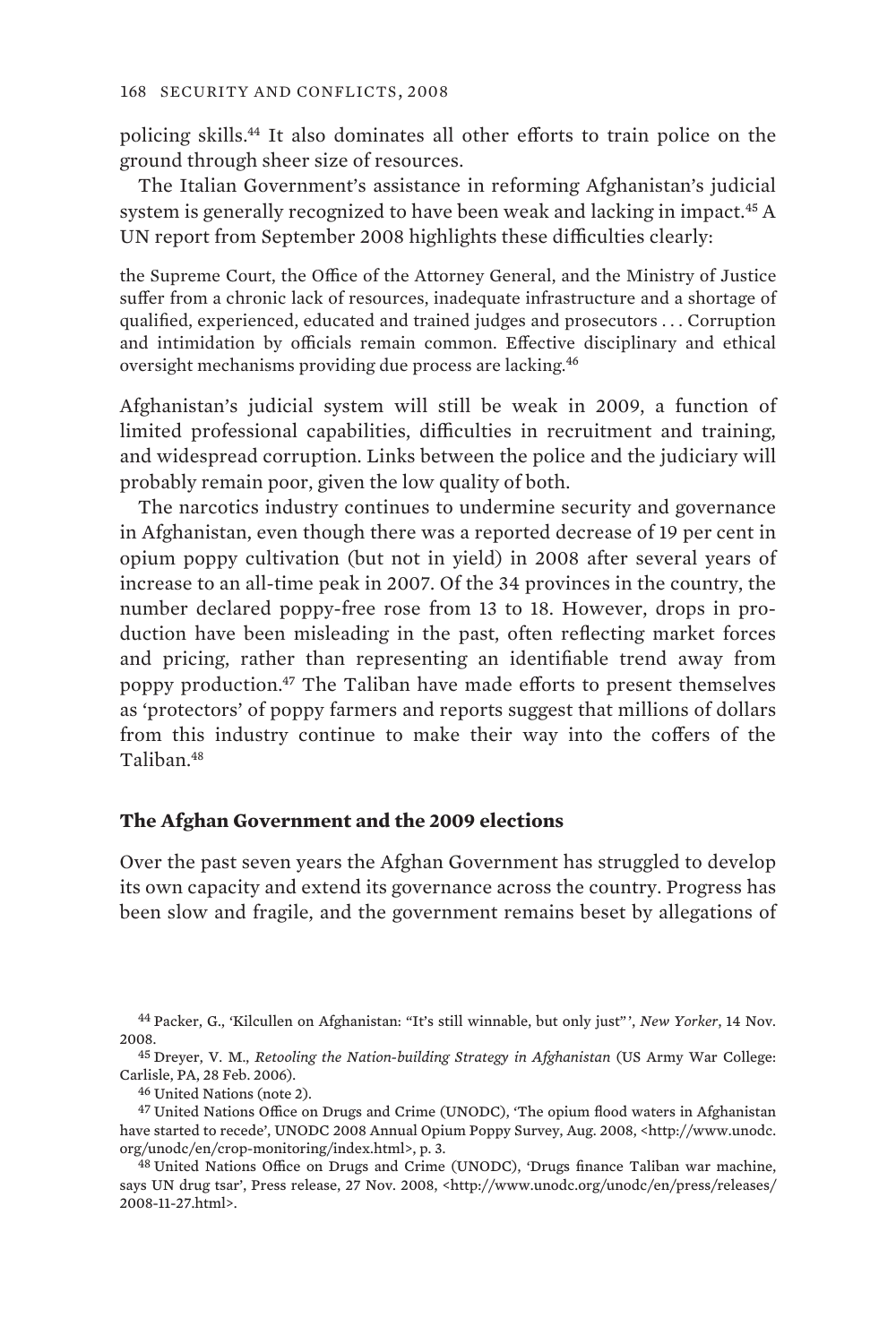corruption and incompetence.<sup>49</sup> There are frustrations and tensions-civilian casualties caused by ISAF air strikes have angered the population and government.<sup>50</sup> International community efforts have been criticized for hampering the development of Afghan institutions.<sup>51</sup>

As part of the debate about Afghanistan's lack of progress, President Karzai's own performance is coming under increased scrutiny and international support for him appears to be waning.<sup>52</sup> Critics of Karzai claim that he has failed to tackle government corruption; supporters point to the scale of the problem in Afghanistan and the absence of any potential candidate with similar or comparable levels of Afghan support.<sup>53</sup>

The 2009 elections will present a major challenge, as the security situation has worsened considerably since the first set of elections in 2004 and 2005. The USA has distanced itself from Karzai, raising the possibility that another candidate might be favoured. This would probably trigger accusations that the US is interfering in the democratic process. Either way, there will be uncertainty over election logistics, policies, candidates and results. Any new Afghan President will require time to build a team and come to terms with the numerous problems facing the country. A postelection political hiatus would hamper the workings of the Afghan Government and the efforts of the international community.

#### **The neighbouring region**

Afghanistan's progress continues to be adversely affected by disputes between other states being played out within Afghanistan. Pakistan worries about the influence of India on its western border, and Iran feels threatened by the large US military presence on its western and eastern borders. The USA is now clearly recognizing that Afghanistan cannot be managed in isolation, and that Iran and Pakistan—despite their concerns—must be engaged with more closely and more creatively in order to help develop Afghanistan.<sup>54</sup> This work will in part be facilitated by Richard Holbrooke, who has been appointed to the new position of US Special Representative

54 Hechtkopf (note 4); and Inderfurth, K. and Dobbins, J., 'Ultimate exit strategy', *New York Times*, 26 Mar. 2009.

<sup>49</sup> Borger, J. and MacAskill, E., 'US will appoint Afghan "prime minister" to bypass Hamid Karzai', *The Guardian*, 22 Mar. 2009.

<sup>50</sup> 'Afghan cabinet demands review of international presence', Agence France-Presse, 25 Aug. 2008, <http://afp.google.com/article/ALeqM5jFiv4QuETjNCwACuln-COn8fFPrQ>; and Boone, J., 'Karzai accuses US troops of killing civilians', *Financial Times*, 26 Jan. 2009.

<sup>51</sup> Abrashi, F., 'Karzai says US, NATO created "parallel" government', *The Guardian*, 26 Nov. 2008.

<sup>52</sup> Boone, J., 'Hamid Karzai: too nice, too weak—how the West's own man fell out of favour', *The Guardian*, 23 Mar. 2009.

<sup>53</sup> Jones, S., 'How to save Karzai', *Foreign Policy*, July 2008.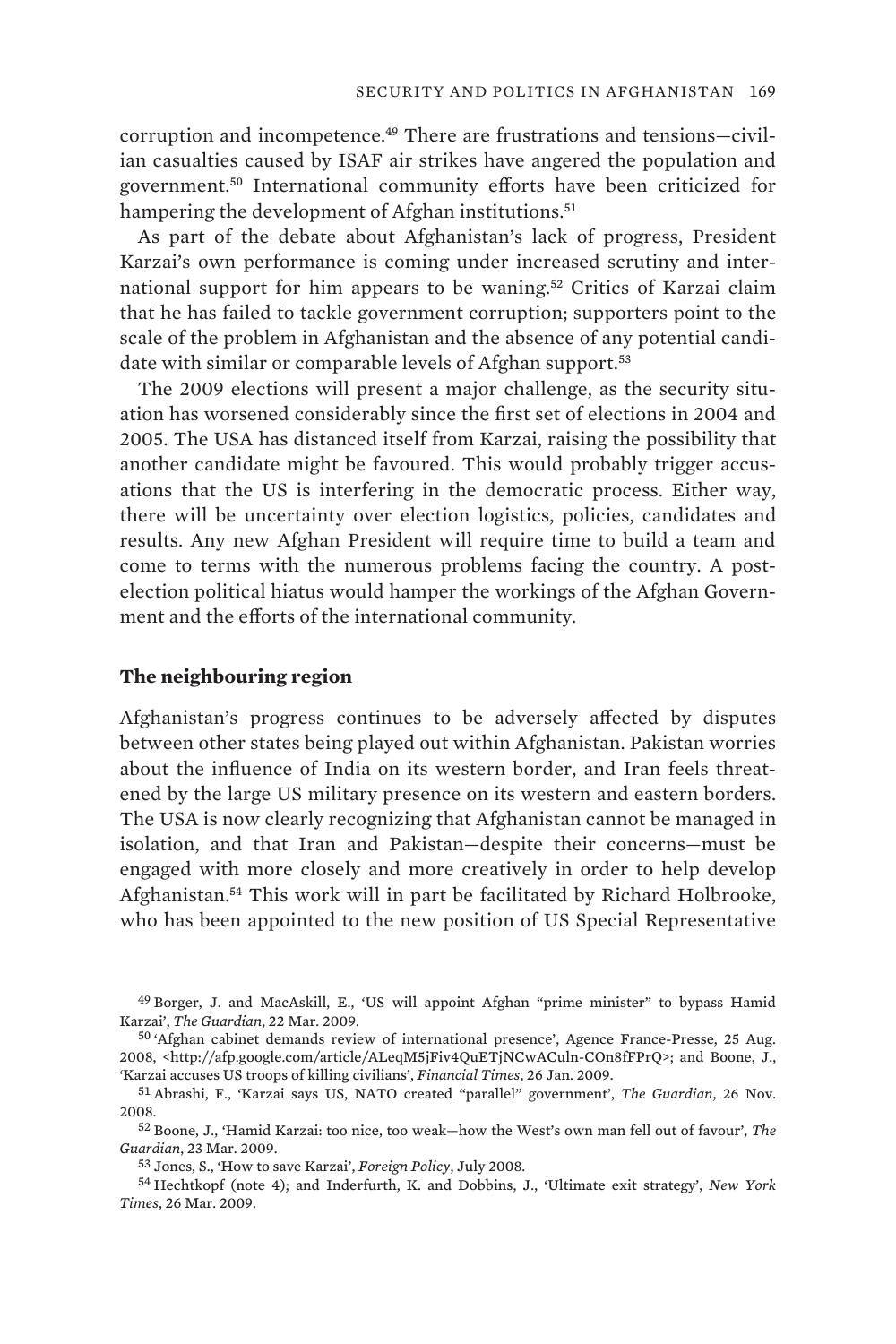for Afghanistan and Pakistan. Engagement with Pakistan is likely to include strengthened trilateral dialogue between the USA, Pakistan and Afghanistan and increased financial aid for Pakistan's civil infrastructure and government processes.<sup>55</sup>

Pakistan continues to pose the most immediate challenge to Afghanistan's development, suffering from a faltering economy, weak government and increasing fundamentalism.<sup>56</sup> There are numerous credible claims that there is still support for the Taliban within the Pakistani military and intelligence circles that helped to bring the Taliban to power in the 1990s.<sup>57</sup> Taliban insurgent groups continue to benefit from the shelter afforded in Pakistan's North-West Frontier Province (NWFP) and Federally Administered Tribal Areas and are able to cross the border—which is difficult to seal and not recognized by Afghanistan—more or less at will. While the stepping down of Pakistani President Pervez Musharraf in August 2008 was cause for international optimism, the new civilian government's ability to deal with the numerous security problems looks weak.<sup>58</sup>

A ceasefire in February 2009 agreed between the Pakistani Government and insurgents in the Swat Valley, NWFP, involved the government's release of Taliban prisoners, the reduction of the Pakistani military presence in the valley and return to a Taliban-defined version of sharia law.<sup>59</sup> Such trends suggest that Pakistan will continue to provide a safe haven for Taliban or pro-Taliban groups for a long time to come.

Iran retains a broadly constructive relationship with the Afghan Government and the two countries have many issues in common on which they can and do cooperate—refugees, economic development, energy and counter-narcotics.<sup>60</sup> However, confrontations between Iran and the USA and the international community over a number of issues—Iran's nuclear programme, the foreign military presences in Iraq and Afghanistan and concern that the Afghan Government is a puppet for international interests—have all undermined Iran's potential to fully collaborate with the international community in Afghanistan. The US and British governments have both claimed that Iran may be providing military assistance to the Taliban, indicating that weapons and explosive devices destined for the

<sup>55</sup> Hechtkopf (note 4).

<sup>56</sup> Lozada, C., 'A conversation with David Kilcullen', *Washington Post*, 22 Mar. 2009.

<sup>57</sup> Naylor, S., 'US officer: Pakistani forces aided Taliban', *Defense News*, 19 Sep. 2008.

<sup>58</sup> Rashid, A., 'A dangerous void in Pakistan', *Yale Global Online*, 4 Mar. 2009, <http://yaleglobal. yale.edu/display.article?id=12048>.

<sup>59</sup> Masood, T., 'The Sultan of Swat', *Foreign Policy*, 20 Mar. 2009.

<sup>60</sup> Bruno, G. and Beehner, L., 'Iran and the future of Afghanistan', Backgrounder, Council on Foreign Relations, 30 Mar. 2009, <http://www.cfr.org/publication/13578/iran\_and\_the\_future\_of\_ afghanistan.html>.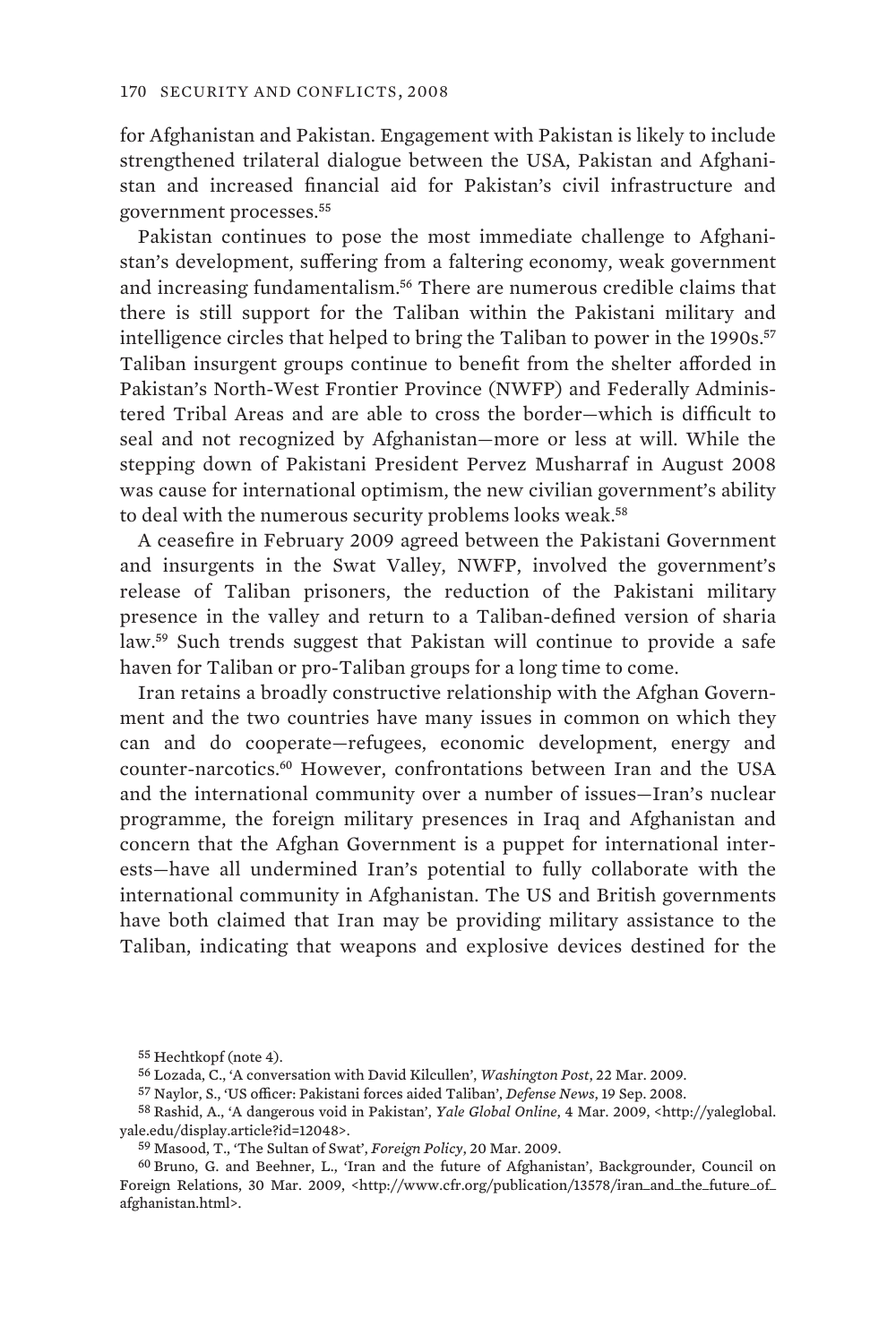Taliban have been intercepted entering Afghanistan over the Iranian border<sup>61</sup>

## IV. International institutions on the ground

International institutions continue to make crucial contributions to stability, reconstruction, development and governance efforts in Afghanistan. Many of their operational problems—whether attempting to bring military power, political skill or financial support to bear—are similar. However, general statements of principle (e.g. the need to be better coordinated, to have a regional approach, to have a comprehensive or integrated approach, the preference for political solutions over military, the need to empower local communities) have a habit of looking good in isolation but floundering when faced with the often very complex realities on the ground. Three diverse international institutions currently active in Afghanistan—the United Nations, NATO and ISAF, and the EU—offer specific insights into operational difficulties.

### **The United Nations**

Through the 1979 Soviet invasion, the civil war and the arrival of the Taliban, the UN has a long and sustained track record in Afghanistan. The UN played a crucial role in organizing a new political framework among key Afghan powerbrokers at the Bonn conference in December 2001. A dedicated UN mission, UNAMA, was established in March 2002. Its role has been to coordinate political and humanitarian issues, helping to create interim and transitional Afghan Government administrations and assisting with the holding of elections. UNAMA has undertaken to improve coordination within the international community and between UNAMA and ISAF. It co-chairs the Joint Coordination and Monitoring Body (JCMB) with the Afghan Government for this purpose.

The UN has developed a strong knowledge of the country and its political dynamics. It has genuine credibility, being both recognized and respected. There are weaknesses, however. Like many international groups, it is accused of having a large and expensive logistical tail and, with the salaries that it is able to offer, siphoning off talented Afghans for use as drivers, interpreters and administrative staff.<sup>62</sup> Given the poor security situation, the United Nations is increasingly unable to operate across large parts of

<sup>61</sup> Clark, K., 'Taliban claim weapons supplied by Iran', *Daily Telegraph*, 14 Sep. 2008; and Denyer, D., 'Iran must stop supporting Taliban, says U.S. commander', Reuters, 6 Mar. 2009, <http://www. nationalpost.com/story.html?id=1361527>.

<sup>62</sup> Lamb, C., 'Afghans plead for £25bn in aid as disorder grows', *The Times*, 8 June 2008.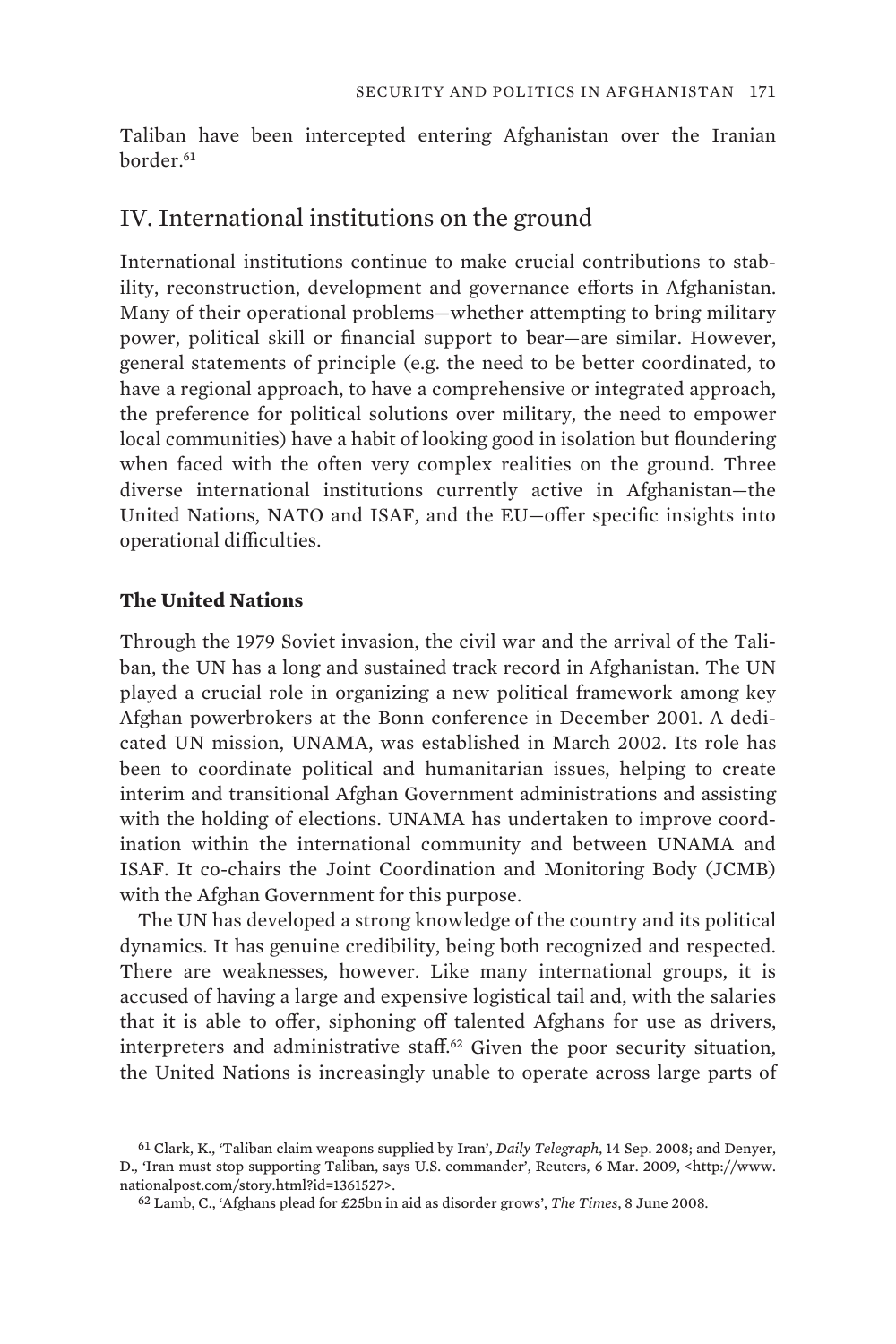the country.<sup>63</sup> This sometimes leaves other international institutions, such as ISAF, to take the lead in traditionally civilian political, development and coordination activities, which undermines important contributions that the UN could make.<sup>64</sup> UNAMA's role as a coordinator of international efforts has been criticized for ineffectiveness, notably by Oxfam in early 2008.<sup>65</sup> Some of these charges were acknowledged by the UN Under-Secretary-General for Peacekeeping Operations, Jean-Marie Guéhenno.<sup>66</sup> There are also charges that the UN mission lacks strong and decisive leadership.<sup>67</sup> However, its role in Afghanistan being frequently overshadowed by the actions of other countries (the USA) and institutions (NATO/ISAF) makes UNAMA's role as a coordinator even harder.

#### **NATO and the International Security Assistance Force**

In 2003 the practice of rotating command of ISAF among lead nations ended, and command was handed to NATO.<sup>68</sup> ISAF is NATO's largest operation ever and its first outside Europe. The strength of ISAF is the military power and experience associated with the long-standing NATO alliance, in particular the resources and the commonality of working practices and military doctrine. The NATO-led effort undertakes a lot of humanitarian tasks, particularly through the PRTs. Frequently these are tasks (e.g. food distribution and medical aid) that NGOs should be doing but cannot because of the precarious security situation.

However, for all this apparent strength, the NATO command structure struggles. ISAF comprises 41 individual states, all controlled by their respective governments for the duration of their deployment. There are often fundamental differences between states about what they are in Afghanistan to do and how it should be done. These differences are evident in the specific national provisos regarding what a specific country is prepared to do, particularly with regard to combat operations. These provisos have been much criticized both within and outside NATO. In October 2008

<sup>63</sup> United Nations (note 2).

<sup>64</sup> Author's conversation with PRT members, July 2008.

<sup>65</sup> Oxfam International, 'Falling short: aid effectiveness in Afghanistan', Press release, 20 Mar. 2008, <http://www.oxfam.org/en/news/2008/pr080325\_donors\_failing\_afghanistan>; and 'U.N.'s Ban defends his Afghanistan envoy Eide', Reuters, 23 Mar. 2009, <http://www.reuters.com/article/ featuredCrisis/idUSN23295482>.

<sup>66</sup> UN News Centre, 'UN peacekeeping chief calls for mandate of Afghan mission to be sharpened', 12 Mar. 2008, <http://www.un.org/apps/news/story.asp?NewsID=25946>.

<sup>67</sup> Norton-Taylor, R., 'Britain calls for greater UN involvement in Afghanistan', *The Guardian*, 26 May 2007.

<sup>68</sup> Integrated Regional Information Networks (IRIN), 'Afghanistan: NATO to take over command of ISAF', 17 Apr. 2003, <http://wwww.reliefweb.int/w/rwb.nsf/0/7adba03ab7d928b085256d0b0075 ef29>.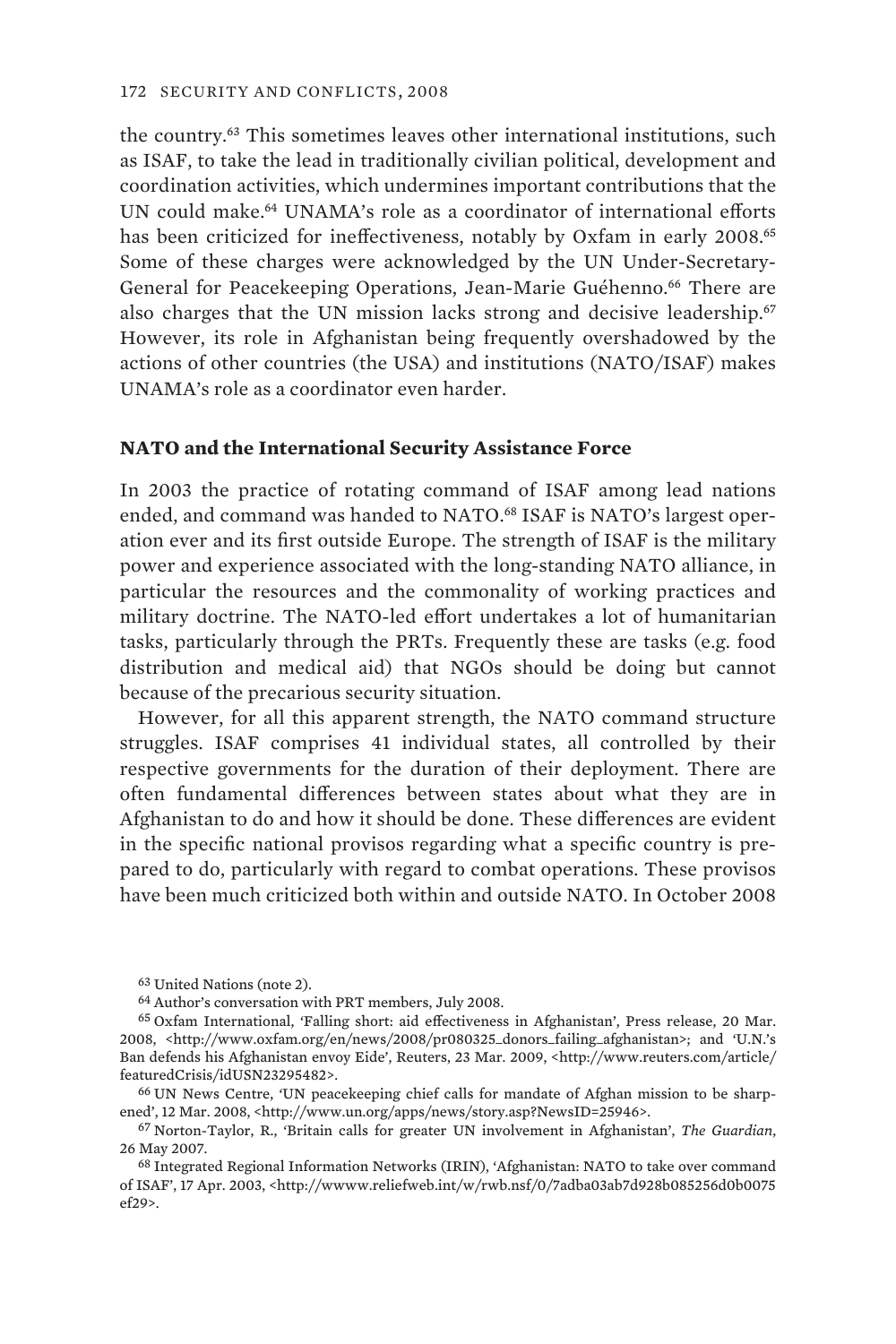General John Craddock, NATO's Supreme Allied Commander Europe, noted that

the will of our alliance in the mission in Afghanistan demonstrates some real shortcomings. In view of the more than 70 national operational restrictions, we call them 'caveats', and our continual inability to fill our agreed-upon statement of requirements in theatre we are demonstrating a political will that is sometimes wavering.

And it is this wavering political will that impedes operational progress and brings into question the relevancy of the alliance here in the 21st century.<sup>69</sup>

Although Germany is routinely singled out for its reluctance to provide more combat troops, many states share this reluctance—despite repeated warnings and calls from numerous ISAF and NATO senior commanders.<sup>70</sup>

#### *Provincial reconstruction teams*

NATO is very active, through ISAF, in the work of the PRTs. These small and largely multinational military and civilian groups—initially a localized US military initiative—are intended to 'assist the Islamic Republic of Afghanistan to extend its authority, in order to facilitate the development of a stable and secure environment in the identified area of operations, and enable Security Sector Reform and reconstruction efforts'.<sup>71</sup>

Coming under the military command of the NATO-led ISAF, PRTs form a significant part of the international community's military and financial effort to assist Afghanistan. First established over the winter of 2002–2003, by the end of 2008 there were 26 PRTs, run by 15 different states. Although a PRT Steering Committee—involving the Afghan Government, ISAF, the UN, the EU and PRT lead nation representatives—attempts to give direction to the PRTs' work, this is difficult.<sup>72</sup> While there is much well-intentioned activity and often dangerous work being undertaken on the ground, the absence of strategy and coordination means that the PRTs—like many other international institutions in Afghanistan—are almost certainly significantly underperforming. PRTs often focus on short-term but highly visible development projects that may be difficult to sustain. Afghan expectations of rapid reconstruction and improved security are very high and PRTs have

71 ISAF, PRT handbook for Afghanistan, Oct. 2006.

72 Stapleton, B. J., 'A means to what end? Why PRTs are peripheral to the bigger political challenges in Afghanistan', *Journal of Military and Strategic Studies*, vol. 10, no. 1 (autumn 2007).

<sup>69</sup> Craddock, J. (Gen.), Supreme Allied Commander Europe, 'NATO operations: internal and external challenges', Address to the Royal United Services Institute for Defence and Security Studies, 20 Oct. 2008, <http://www.nato.int/shape/opinions/2008/s081020a.htm>.

<sup>70</sup> Brunnstrom, D., 'U.S. to call for more NATO troops for Afghanistan', Reuters, 9 Oct. 2008, <http://www.alertnet.org/thenews/newsdesk/L8600259.htm>.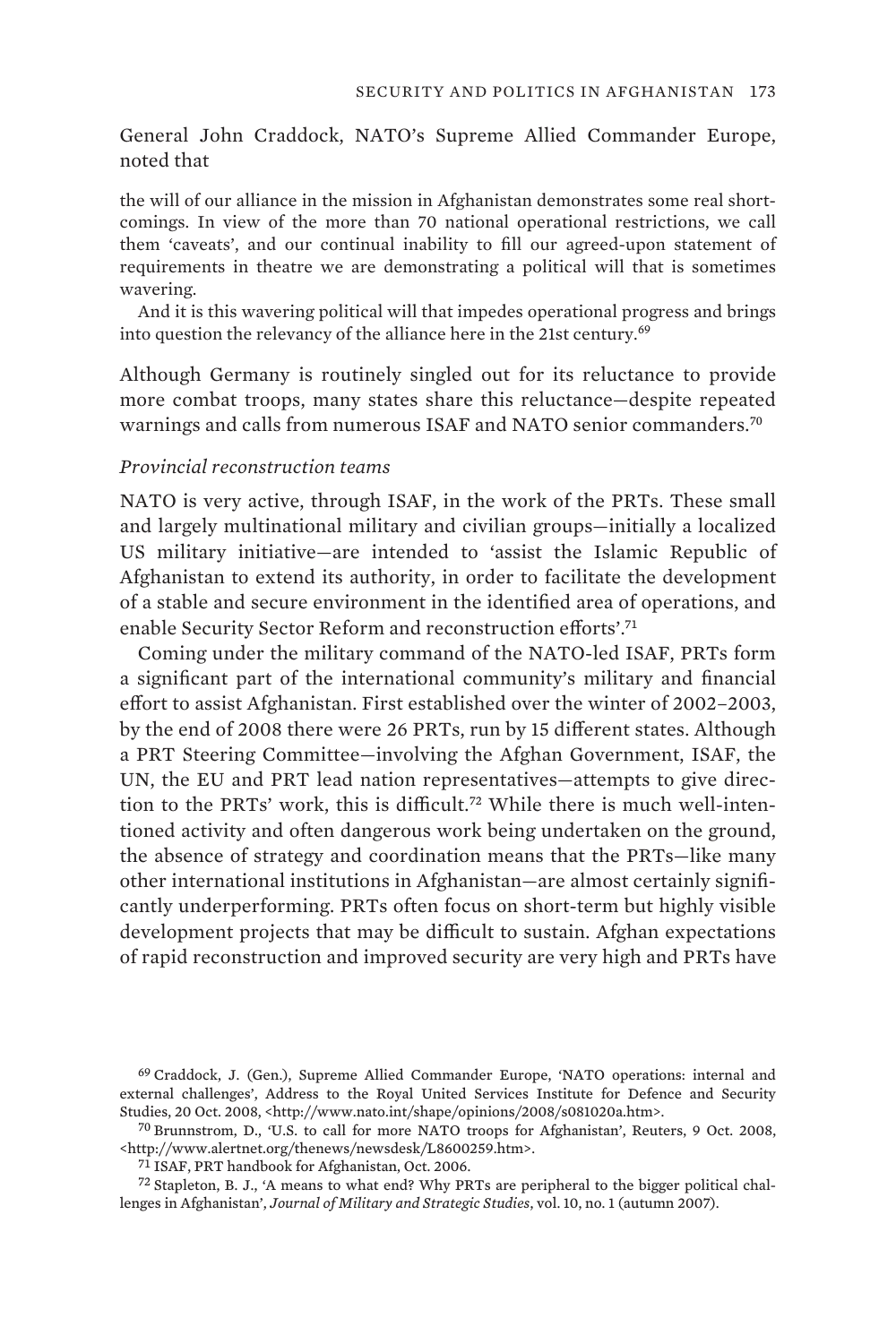generally failed to match or manage them.<sup>73</sup> PRTs are still predominantly military units and many NGOs remain ambivalent about working with them.<sup>74</sup> According to one Afghan political adviser,

the expansion of PRT numbers and funding has not had a significant impact on the interlinked political and security crises in Afghanistan . . . In many respects the PRTs may have proved more relevant to the needs of the international community, in allowing the promotion publicly of good news over bad, than to the stabilisation of the country.<sup>75</sup>

A review of the PRT concept is overdue. Suggestions for changing the approach have included involving more Afghan representatives, extending the role of civilian experts, enlisting civilian PRT leaders or even closing down some PRTs in areas where the Afghan Government is moderately functional. However, many states see PRTs as 'their' demonstration of commitment to Afghanistan and may be reluctant to change them, despite the criticism. For the immediate future, it is likely that they will remain in place as a well-intentioned but fragmented and inefficient effort, exemplifying the complexities of multinational activities in Afghanistan.

#### **The European Union**

The EU has been present in Afghanistan and delivering humanitarian assistance from the early 1990s. After the fall of the Taliban, the EU became one of the leading financial contributors to Afghan development efforts, spending €1 billion (\$1.5 billion) from 2002 to 2006 and allocating a further €0.6 billion (\$0.95 billion) until 2010.<sup>76</sup> The EU has a planned commitment for aid and financial assistance in Afghanistan until at least 2013, which it intends to align closely with the Afghanistan National Development Strategy.<sup>77</sup>

However, there appear to be several problems with effective application of the funds, such as donors failing to coordinate among themselves or with the Afghan Government and more money being promised than disbursed.<sup>78</sup> Although many EU member states have military forces deployed in Afghanistan as part of ISAF, the EU has no formal military involvement or

77 European Commission, ' Islamic Republic of Afghanistan, 2007–2013', Country Strategy Paper, <http://ec.europa.eu/external\_relations/afghanistan/index\_en.htm>.

78 Oxfam International (note 65).

<sup>73</sup> Ibrahimi, S., 'Northern governor lashes out at NATO', Institute for War and Peace Reporting, Afghan Recovery Report no. 261, 23 July 2007, <http://www.iwpr.net/?p=arr&s=f&o=337318>.

<sup>74</sup> Stapleton (note 72).

<sup>75</sup> Stapleton (note 72).

<sup>76</sup> Barroso, J. M., President of the European Commission, 'The EC in Afghanistan: ongoing commitment and future priorities', Speech, 3 Apr. 2008, <http://www.europa-eu-un.org/articles/ en/article\_7806\_en.htm>.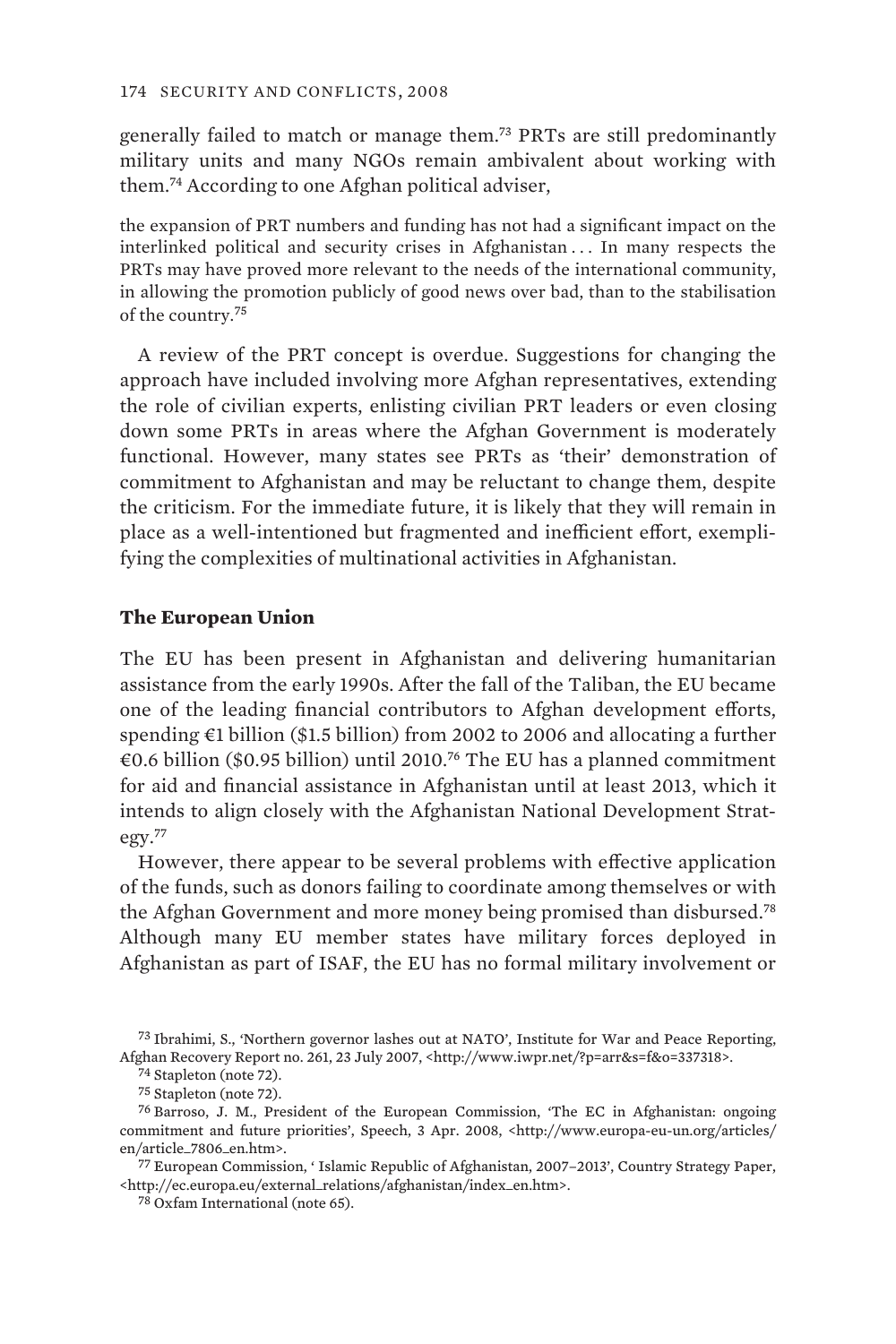mandate in Afghanistan. However, the European Union Police Mission in Afghanistan (EUPOL Afghanistan) was established in June 2007. With a budget of €64 million (\$0.96 million) for its first two years, it 'aims at contributing to the establishment of sustainable and effective civilian policing arrangements under Afghan ownership'.<sup>79</sup> Its original recruitment target was 200 personnel, although in 2008 this figure—which had yet to be attained—was increased to 400.<sup>80</sup>

EUPOL Afghanistan has been seriously criticized and one EU representative described the whole mission as 'too little, too late'.<sup>81</sup> The main charges are that the mission was inadequately planned, poorly staffed and lacking in commitment. It has been noted that 'EU efforts in Afghanistan appear to stem from political opportunity more than anything else' and that EUPOL Afghanistan, specifically, is 'seen by some as a means for Germany to substitute its commitment to Afghanistan from a military one to the civilian mission'.<sup>82</sup>

### V. Conclusions

Towards the middle of 2008 there was an unprecedented shift in the media and among analysts towards seeing the conflict in Afghanistan as unwinnable and the country's long-term prospects continue to look bleak and uncertain. Although it is encouraging that the international community, and the USA in particular, is reassessing the motivations and goals of their Afghan agendas, the sense of international war-weariness and increased willingness to compromise on expectations for Afghanistan appears strong. Despite the optimism following the election of US President Barack Obama, judgement can be only temporarily suspended. The 'new' strategy looks very similar to old ones and a lot depends on how effectively the Obama Administration can apply itself over the next year or two, before individual states start to withdraw their troops.

The next two or three years may well see a redefinition of 'success' that will enable the withdrawal of international forces, but what the Afghan population makes of this will be the crucial factor. A rushed declaration of Afghan Government capability followed by a hasty international exit would

82 Gya, G., 'EUPOL Afghanistan: an opportunity for whom?', *European Security Review*, no. 33 (May 2007), pp. 4, 5.

<sup>79</sup> Council of the European Union, 'EU Police Mission in Afghanistan (EUPOL Afghanistan)', <http://consilium.europa.eu/cms3\_fo/showPage.asp?id=1268&lang=en>.

<sup>80</sup> Council of the European Union (note 79). On EUPOL Afghanistan see appendix 3A in this volume.

<sup>81</sup> 'EUPOL Afghanistan still lacking', Deutsche Welle, 1 Oct. 2008, <http://www2.dw-world.de/ southasia/germany/1.234509.1.html>; and Author's interview with EU representative, 2008.